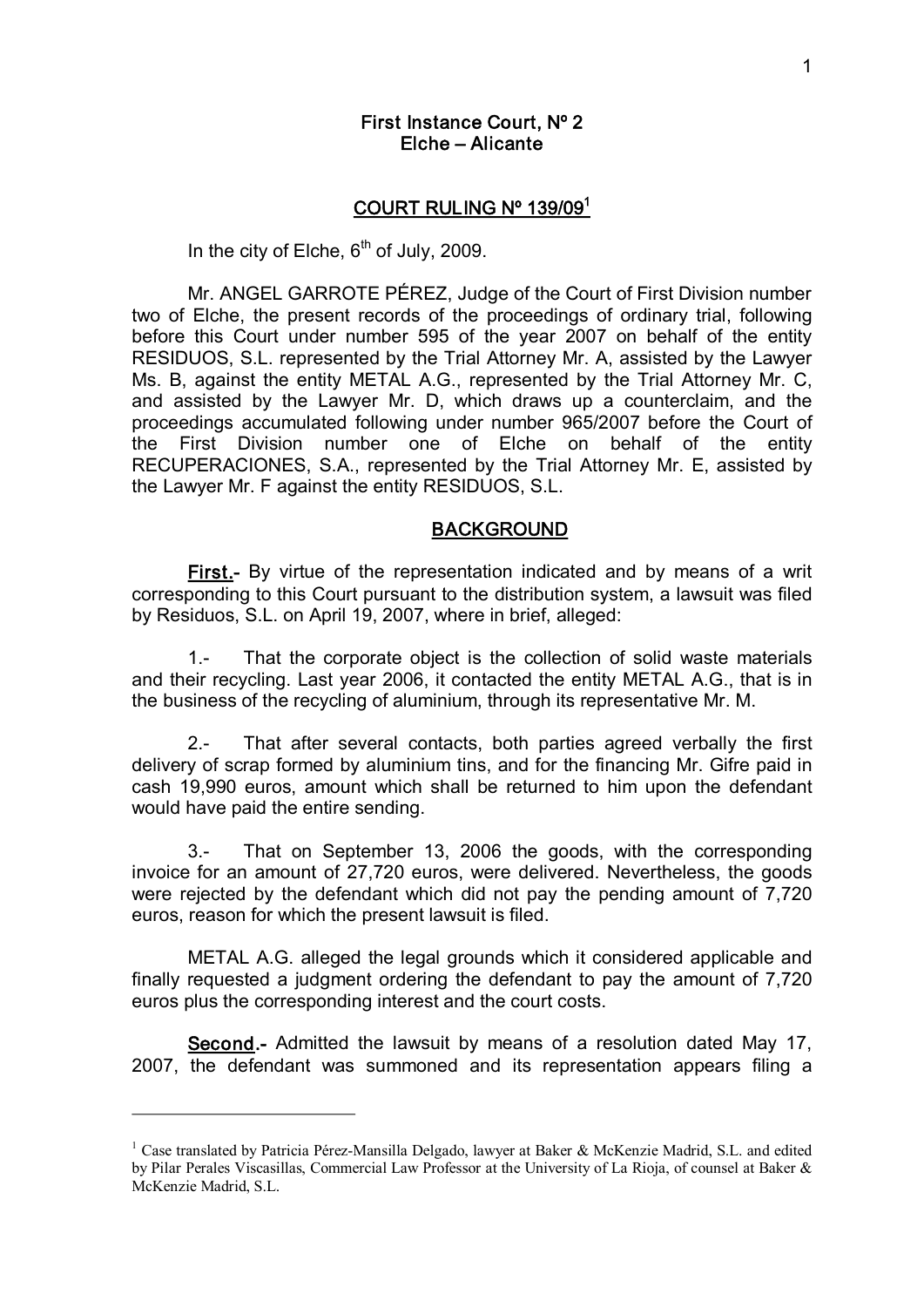pleading replying the lawsuit and the counterclaim dated on September 19, 2007 where, in brief, it was alleged:

1. That it was true that its corporate purpose is the recycling of aluminium and it has been negotiating with the plaintiff, agreeing the latter to provide with 500 tons per month of clean aluminium tins for its recycling, and that a first delivery of 21 tons was agreed.

2. That on September 13, the first delivery of the goods were received. Nevertheless, the goods sent did not conform with the terms agreed, being a scrap of several metals with a lot of dirty, reason for which it did not accept the delivery.

After alleging the corresponding legal grounds, it requested that the Court declared a judgment by virtue of which, rejecting the main lawsuit, its principal was acquitted of the proceedings carried out against it, and, upholding its counterclaim lawsuit, the purchase agreement dated on August 23, 2008 were to be validly declared avoided due to the breach of the same by the counterclaimed plaintiff, and expressly imposing the procedural costs on the plaintiff.

Third.- By means of a writ dated on September 26, 2007 the lawsuit was considered answered, admitting the counterclaim lawsuit, informing the plaintiff, who submitted a formal written answering to the counterclaim on November 2, 2007, which, in brief, affirmed the statements of its lawsuit. Emphasizing the agreement dated on August 23, 2006 was not subscribed by its principal as a result of the verbal amendments in the contract, that the goods provided did not conform with clean aluminium tins which were previously acquired to its client and supplier Recuperaciones, S.L., denying therefore that the goods provided were scrap of several metals adulterated.

After alleging the legal grounds it considered convenient, it concluded requesting the granting of a judgment by virtue of which the counterclaim lawsuit was rejected, acquitting its principal of the pleadings addressed to it.

Fourth. By means of a writ dated December 5, 2007 the request and voluntary intervention carried out by Mr. Ricardo was rejected.

Fifth.- The pre-trial audience was held on March 5, 2008, and after trying a conciliation unsuccesfully, no other procedural exceptions were opposed. The documents and rulings filed were challenged, the contorversial and admitted facts were established, and a new conciliation was tried, unsuccesfully too.

Parties proposed the means of evidence in which they tried to base its case; all the evidence was admitted and a date for the trial was set up.

Sixth.- By means of a writ dated July 8, 2008 submitted by the Provincial Court of Alicante (Section ninth situated in Elche), it was resolved the accumulation of the proceeding carried out before the Court of First Instance No. 1of this city under number 965/2007, to this one, consolidating all the procedural actions done by means of a court order dated July 30, 2008. Such proceeding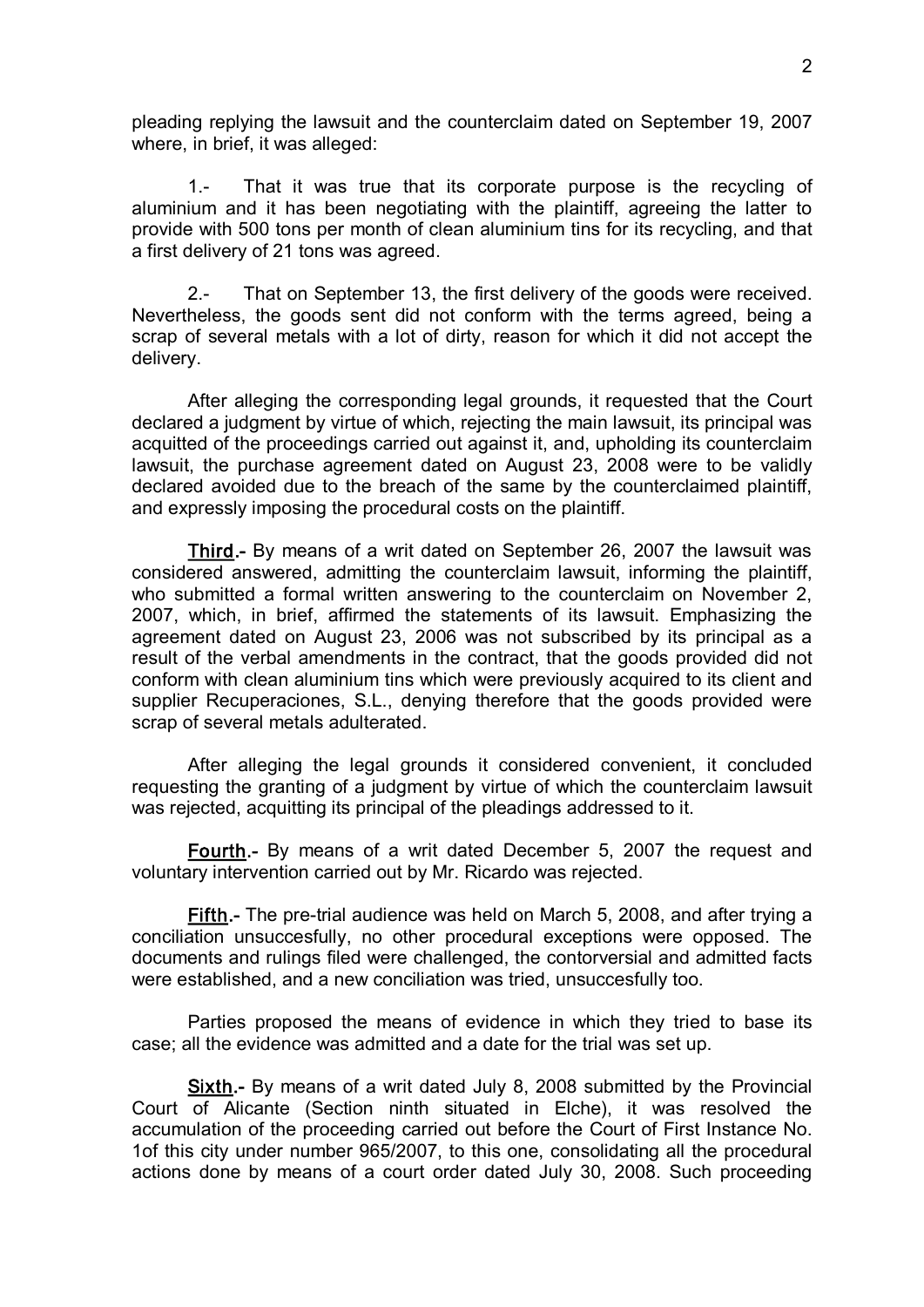started filing a lawsuit by the procedural representation of the entity Recuperaciones, S.L. on June 28, 2007, where, in brief, it was alleged:

1. That its principal, which its corporate purpose is the acquisition and recovery of all kinds of metals, its preparation and sale, sold to the defendant the sale detailed in the invoice attached as document two for an amount of 18,900 euros.

2. That such goods were timely delivered to the defendant, which received it without protest. However, the amount owed has not been paid so far.

After alleging the legal grounds it considered convenient, it concluded requesting the granting of a judgment by virtue of which the defendant was ordered to pay to his principal the sum of 18,900 euros.

Seventh.- Such lawsuit was admitted by means of a resolution issued by the Court of First Division One of this city dated 5 September 2007, summoning the defendant Residuos who filed a formal written on October 25, 2007, where, in brief, it was alleged:

1. That goods subject to the agreement aimed to supply a German entity, Metall A.G., being loaded on September 7, 2006, packaged and palletised.

2. That when that goods were delivered in Germany on September 13, 2006, they were rejected by the final consignee, qualifying the receipt as scrap of several adulterated metals, instead of aluminium tins, informing the plaintiff about such circumstance.

3. That in any case, the invoice sent by the plaintiff does not correspond to the real content of the negotiations, as the price agreed for the goods was not 900 Euros per ton.

4. That the bad quality of the goods and the excess price established in the invoice had forced its principal not to pay the goods to the plaintiff.

After alleging the legal grounds considered convenient, it concluded requesting the granting of a judgment by virtue of which the lawsuit filed were to be rejected, acquitting its principal of the pleadings addressed to it, and subsidiary, in case its principal were ordered to pay the goods, a judgement were granted by virtue of which the sum to be paid to the plaintiff is 400 euros per ton, which makes up a total amount of 8,400 euros, and expressly imposing the procedural costs on the plaintiff.

The counterclaim referred to the facts established in the lawsuit, where it was held that Recuperaciones, S.A. has breached the contract by delivering a different good, which has caused a lot of professional and economic damages, as the German entity has not paid the invoice issued by the commercial transaction, which amounts to 27,720 Euros.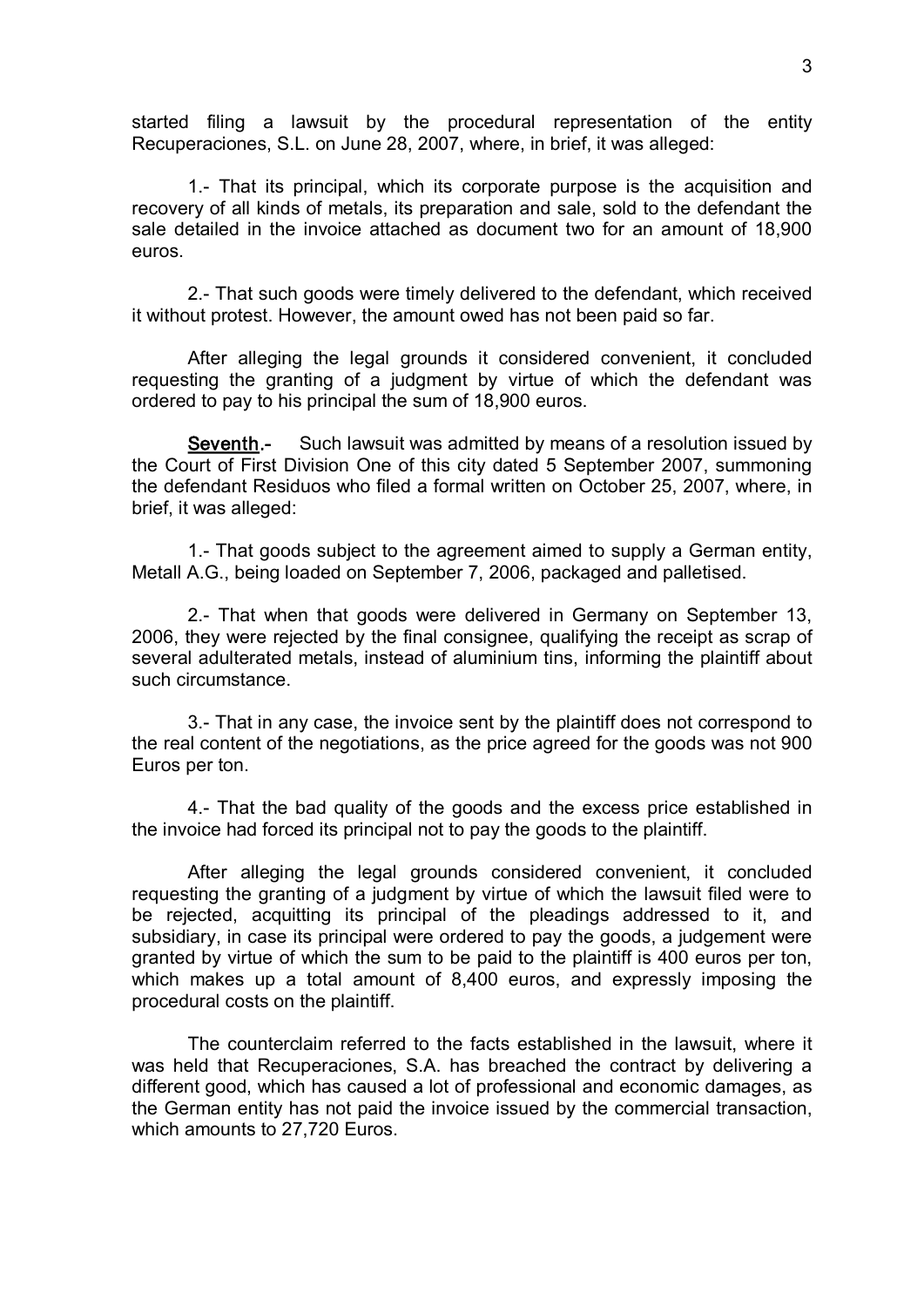After alleging the legal grounds considered convenient, it concluded requesting the granting of a judgment by virtue of which the counterclaim was entirely allowed and states:

1. That the sales contract of 8 September, 2006 be declared avoided due to the breach of the contract by Recuperaciones, S.A.

2. That the entity Recuperaciones, S.A. was ordered to accept the aforemantioned statement and to pay for damages to its principal for such breach valued at 27,720 Euros, or the quantity finally established in the execution of the court ruling.

3. That the counterclaim defendant was ordered to pay the procedural costs.

**Eighth.** By virtue of a written issued by the Court number one of this city, it was admitted the counterclaim and the defendant was summoned, who filed a pleading replying the lawsuit on February 27, 2008, where inbrief, it was alleged:

1. That it denied the connection between its commercial transaction and the one held by the counterclaim palintiff and the entity Metall, A.G., as it only sold the goods detailed in the invoice, noting that clean aluminiun tins have never been contracted for.

2. That it has duly complied with the delivery of the goods agreed, which amount to 20 tons of scrap of aluminium tins.

3. That in any case the opposing party could not deny the payment as the action exercised in its counterclaim lawsuit has expired, because it did not claim within the deadlines provided for sections 336 and 342 of the Commercial Code, and in any case, the action would expire as the deadline of section 1490 of the Civil Code has not been fulfilled.

4. It concluded stating that the position of the counterclaim plaintiff was incoherent and their requests were incomprehensible.

After alleging the legal grounds considered convenient, it concluded the granting of a judgement by virtue of which the counterclaim lawsuit was rejected, and the counterclaim plaintiff was ordered to pay procedural costs.

Ninth. By virtue of a written dated on October 20, 2008, resolutory of the appeal for reversal, the proceedings more developped, 595/2007, were cancelled, calling the parties of the proceeding 965/2007 to hold a Previous Audience, which took place on November 4, 2008, in the terms established in the court records.

**Tenth.** Unifying the procedure of both proceedings, the oral trial was held on April 22, 2009 where all the evidences admitted where examinated, except the ones ehich have been resigned. Tha parties orally express their conclusiones and court records were ready for the court ruling.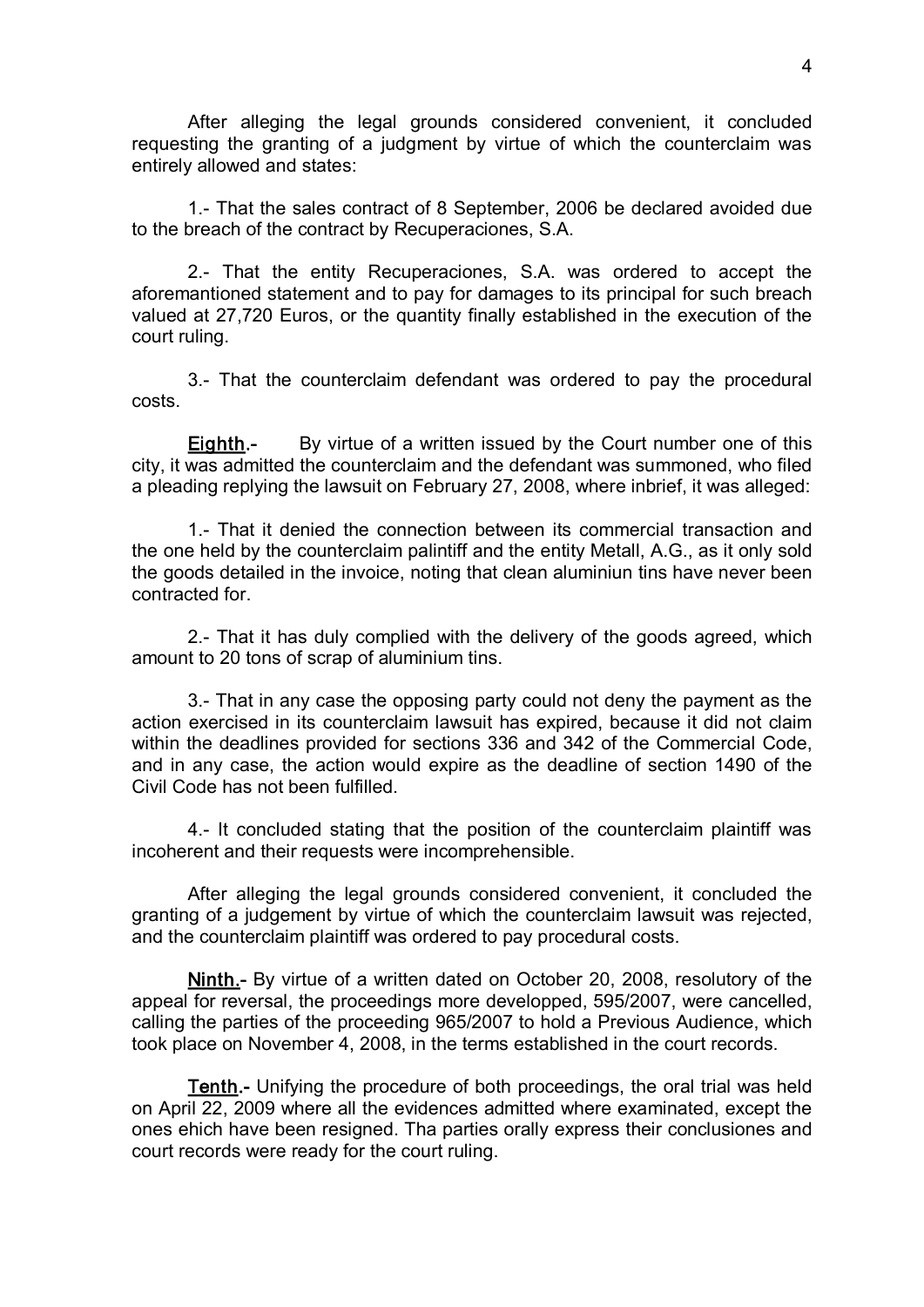Eleventh. During the procedure of the present proceeding, all the legal requirements have been complied, except the deadline for granting the judgment, due to the excess volume of the starting and pending proceedings, and the pace of assignation of days for trial made by this Court.

# LEGAL GROUNDS

**First.** In the present court ruling, two accumulated proceedings must be resolved, both connected with aluminium tins purchase agreement. In the initial proceeding followed before this Court, the entity Residuos, S.L. sues the Germany entity Metall A.G. for the part of the price not paid after the delivery of the 21 tons of aluminium tins, which amounts to 7,720 Euro. In turn, Metall A.G. opposes to the payment of the price and files a counterclaim requesting the conclusion of the agreement, as it understands that the delivered goods do not conform with the agreement, not being fit for the expected purposes. On the other hand, in the proceeding started before the Court of First Division number One of this city, the entity Recuperaciones, S.L. claims to Residuos the entirely price which was not received after the delivery of the 21 tons of scrap of aluminium tins, which amounts to 18,920 Euros. The entity Residuos, S.L. opposes to the payment of the price stating that the price agreed was 400 Euros per ton, instead of 900 Euros, and furthermore files counterclaim requesting the avoidance of the agreement, as it alleges these tins were acquired for the supply of the German entity Metall A.G. which rejected its reception due to the bad quality. Therefore, it is required that the lawsuit shall be not allowed and, subsidiarily, the price of sale shall be fixed at 8,400 Euros. And in the counterclaim lawsuit, it is required the avoidance of this purchase agreement, and that the main plaintiff shall be ordered to pay for damages valued at 27,200 Euros, corresponding to the amount that the German entity has refused to pay.

Therefore this court ruling must analyze the obligational content and the legal efficacy of these purchase agreements in order to establish whether it persists the obligation of the defendants to pay the price agreed or if, on the other hand, it must be understood that the plaintiffs have fundamentally breached the obligations they assumed, being appropriate the avoidance of the agreements and, regarding the counterclaim request of the entity Residuos, the payment of damages caused.

Second. Once established in general terms the controversial matters, we are ready to analyze the first agreement, i.e, the one entered into between Residuos and the entity Metall A.G.

The parties agree that after previous negotiations, they entered into an international purchase agreement by virtue of which the plaintiff sold to the defendant 21 tons of aluminium tins for its recycling for 1,320 Euros per ton, and that Mr. Ricardo participated in those negotiations as intermediary, who personally delivered to the plaintiff a prepayment valued at 19,900 Euros. They also agreed that the goods were to be delivered in Germany on September 13, 2006, being denied by the defendant its reception and the payment of the price agreed. On the other hand, the main disagreement between the parties stem from the quality of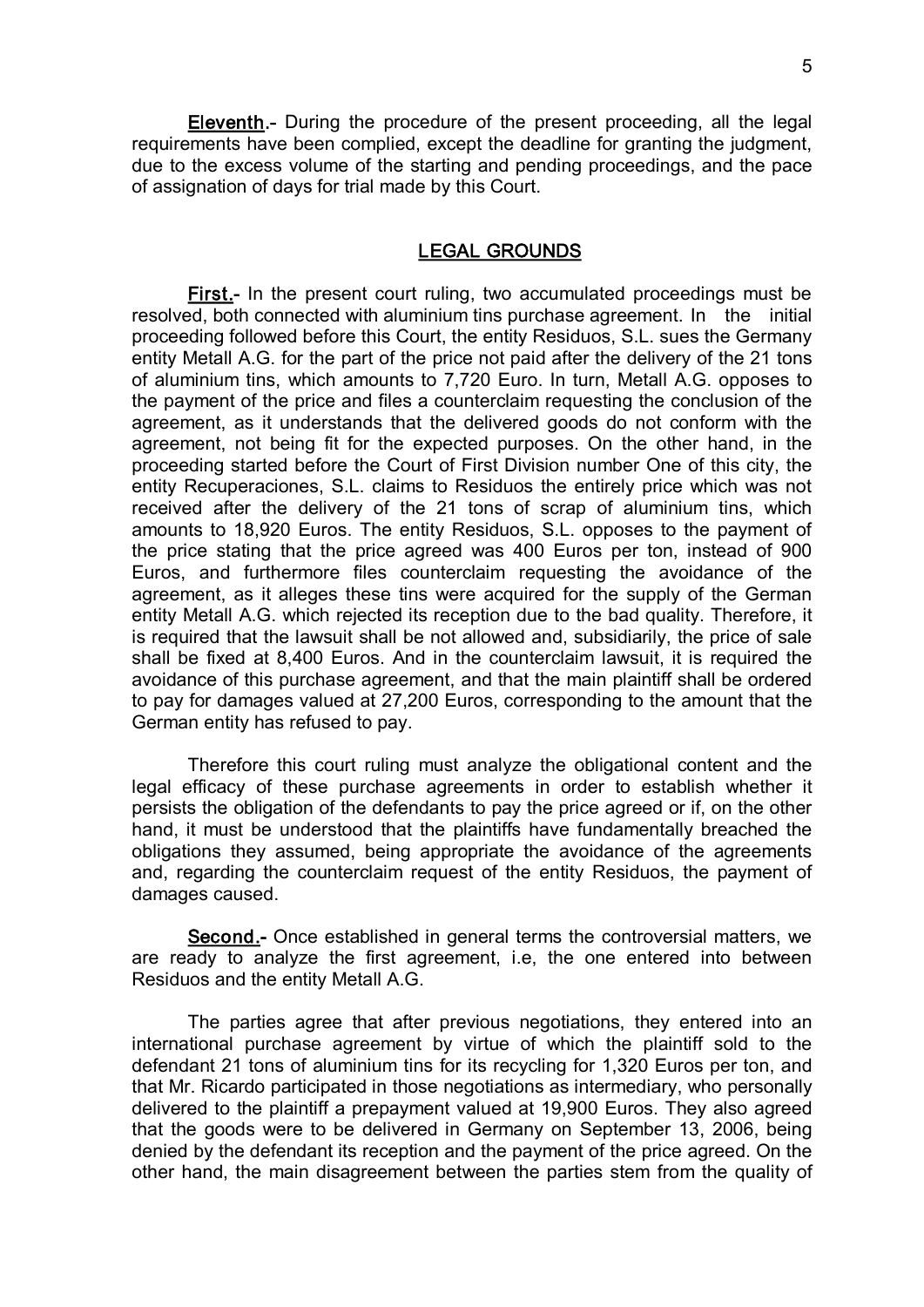the goods supplied, because the plaintiff declares that he complied with the agreement, whereas the defendant assures that goods delivered did not conform with the characteristics agreed, not being fit for expected purposes.

This first agreement is an international sale of goods contract, which is governed by the United Nations Convention on Contracts for the International Sale of Goods made in Vienna on April 11, 1980, in force in Spain by means of an Accession Agreement dated on July 17, 1990. The buyer has the obligation to pay the price of the goods and to receive them in accordance with terms established in the contract and in the convention (section 53 and followings), section 35 establishes the delivery of the goods as the main obligation of the seller, which quantity, quality and type conform with the ones provided for in the contract, contained or packaged in the manner required by the contract. The goods are not in conformity with the contract in cases where they are not fit for the purposes for which goods of the same description would ordinarily be used, they are not fit for any particular purpose expressly or impliedly made known to the seller at the time of the conclusion of the contract, or they do not possess the qualities of goods which the seller has held out to the buyer as a sample or model.

Article 49 of the Convention entitles the buyer to declare the contract avoided "a) if the failure by the seller to perform any of his obligations under the contract or this Convention amounts to a fundamental breach of contract", analyzing this matter in the recent court ruling issued by the Supreme Court on January 17, 2008 where it is established that "the Regime of the liability content of the deals subject to the scope of application of the Convention is regulated in its first part, where the first Chapter starts with the statement included in section 25 EDL 1990/14101, pursuant to it, the breach of contract committed by one of the parties will be fundamental if it results in such detriment to the other party as substantially to deprive him of what he was entitled to expect under the contract, unless the party in breach did not foresee and a reasonable person of the same kind in the same circumstances would not have foreseen such result. The system of the Convention, which adapts to the inspiring principles of the common law, distinguishes the fundamental breach from the breach which could be qualified as incidental, which do not cause substantial damages, or cause damages which can be resolved by means of a reparation and rectification of the fault, with a compensation or a decrease of the price (sections 25, 45, 46, 47, 48, 49, 50 and 51 EDL 1990/14101 q). The fundamental breach corresponds to the rule "fundamental breach of the contract", from the Anglo-saxon law, which has not a literal translation in continental laws, from which derives a contractual responsibility system, based on an objective accusation criteria, mitigated by exceptions – which correspond to fortuitous reasons or force majeure established by the internal law – and on a reasonability parameter (section 25, in fine EDL 1990/14101). The regime of the Convention is formed by the provisions related to the obligations of the seller – delivery of goods, sections 31 and followings EDL 1990/14101, and lack of conformity of the goods, section 46 EDL 1990/14101 – and to the buyer – payment of the price and reception of goods, section 53 and following EDL 1990/14101 – as well as the provisions related to the rights and the claim damages foreseen in case of fulfillment by the other party – sections 45 and following, and 51 EDL 1990/14101 and following, respectively, at the same time supplemented by the rules related to transfer risks system – sections 66 and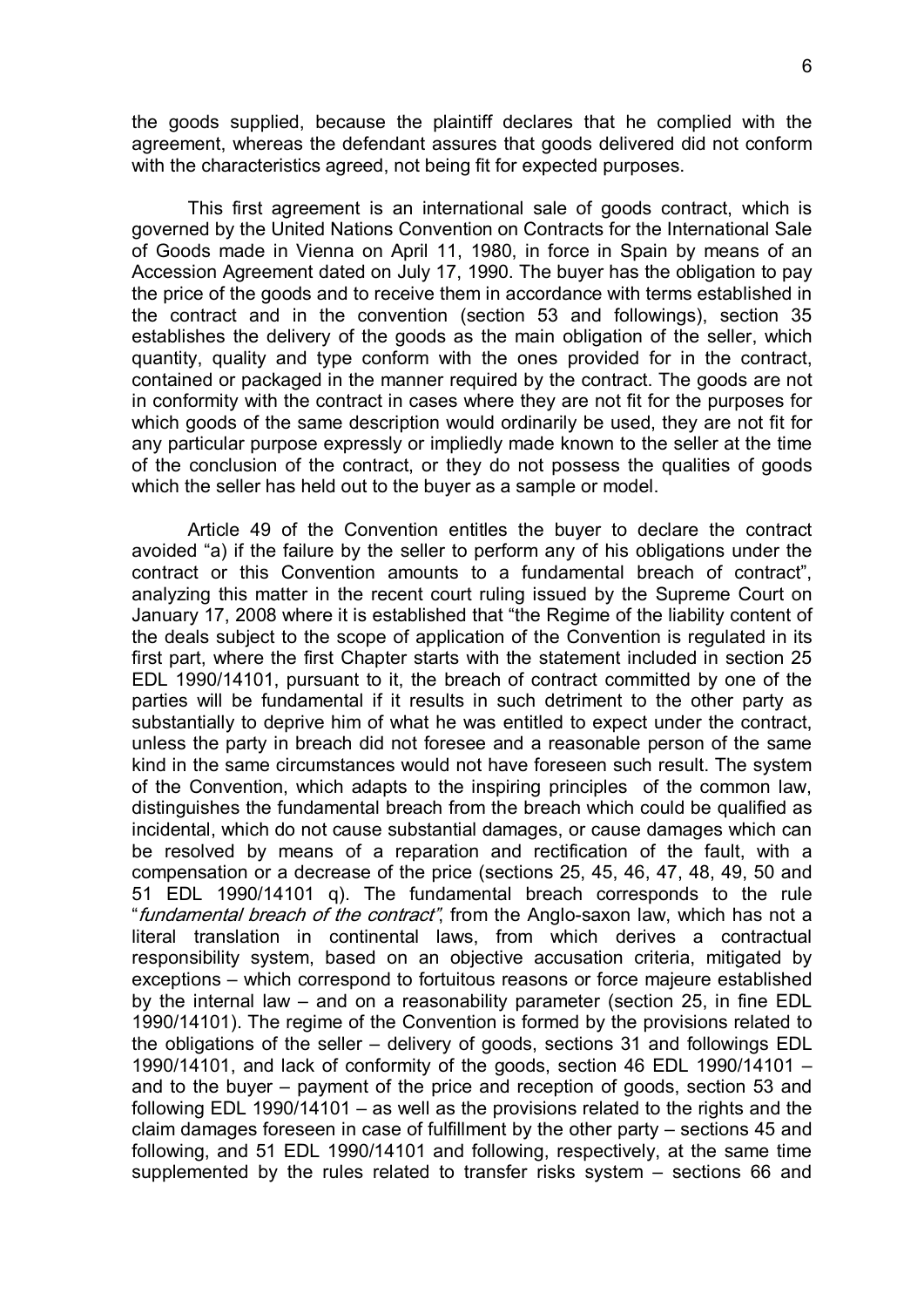following EDL 1990/14101 – and by the provisions applied to the obligations of the seller and the buyer included in Chapter V."

Once established the legal regime of this first purchase agreement, it must be remembered that in accordance with section 217 of the Spanish Civil Law, both parties must prove the facts which constitute their expectation, i.e. the plaintiff must prove the pleadings and the defendant must prove the impediments, the obstacles or exclusive facts. Consequently, the plaintiff must prove the goods were duly delivered. On the other hand, the defendant and counterclaimed plaintiff must prove the goods delivered do not conform with the ones subject to the agreement, and, taking account the action of avoidance exercised in the counterclaimed lawsuit, such difference in the quality of the goods established a fundamental breach of the agreement by the seller.

Since the defendant acknowledged receipt of the goods and did not pay the price, the key issue for the resolution of the lawsuit is mainly determined by the possible existence of the fundamental breach attributed to the plaintiff by Metall A.G. as result of the unsuitability of the delivered good sold, matter on which shall depend the chance of the main and counterclaim lawsuit, which is considered in the following legal ground.

Third.- For the establishment of a possible existence of the breach attributed to the seller, the first matter to be considered is the exact determination of the goods subject to the sale. Considering for such purposes that the evidence proves that the goods under the sales contract are clean aluminium tins and pressed into the packages, taking the literal meaning of the word "clean", therefore understanding that such packages should lack any kind of dirt, such as organic residues, of other nature, or different metals, is the conclusion we can reach based on the following:

1. Firstly it must be taken into consideration the agreement included in the proceedings as document number two of the lawsuit. Even if the plaintiff did not sign it, it established that the goods subject to the sale would be pressed clean aluminium tins. 2.- Secondly, the statement issued by Mr. M during the trial is especially enlightening; he affirmed that he intermediated in the commercial transaction, and that he was present in a meeting held in Barcelona where Mr. V came providing with samples and such samples conformed with aluminium tins perfectly clean, the same as the ones which appeared in the enclosed photography in page number three of the answering of the lawsuit of Metall A.G. He also added that the goods subject to the contract were similar tins as the samples and even if some amendments were included in the agreement, the goods subject to the agreement have never suffered any change. 3. Thirdly, in the document number two of the lawsuit, which is a prospectus explanatory of the activity carried out by the plaintiff, there are some photographies of its activity, and aluminium tins entirely clean can be noticed, which are collected by means of a selective collection technique, and they are not collected from the rubbish dump. Taking this consideration as a starting point, the goods finally delivered are clearly not equivalent to the type agreed, as just having a quick look at the photographies provided by the defendant as documents 3 and 5, it can be noticed that the tins delivered were packaged with all kind of residues and other metals, not being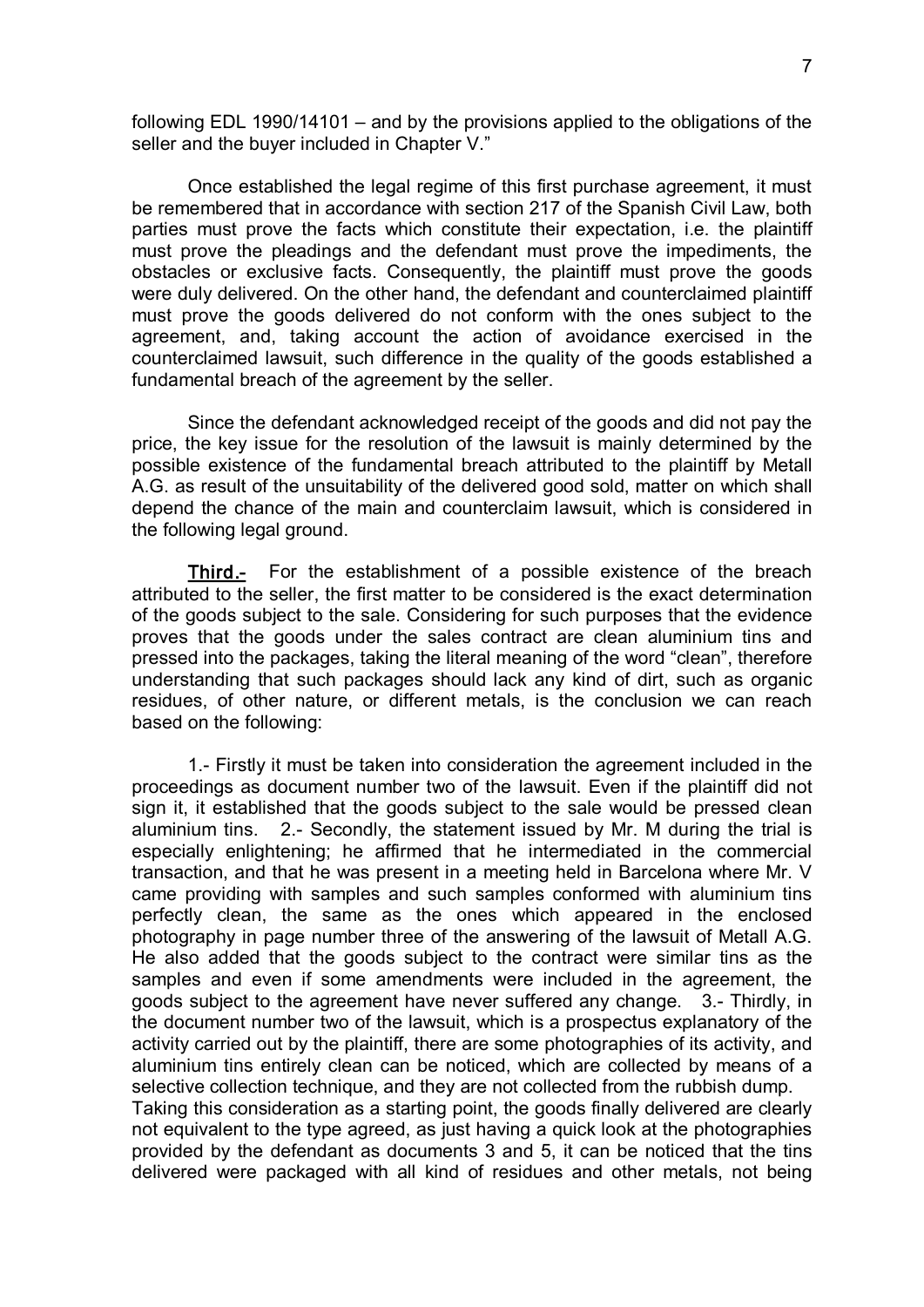reasons to doubt these photographies do not correspond to the goods delivered by the plaintiff, as on September 13, when the delivery was confirmed, the entity Metall AG sent a communication to the entity Residuos via e-mail stating the goods received were poor quality products and they can not be processed, placing them at his disposal at this moment, with similar photographies. And the Expert Report provided in writs by the entity Metall AG prepared by Mr. Detlev Th duly ratified during the oral trial, confirms that the goods are unsuitable for the corporate activity of the entity sued. Thus, Mr. Th, who started indicating that the pallets coming from Spain can be identified because they have a different measurement from the Germanies' and the labels of the tins were in Spanish, also stated that they contained aluminium tins with a lot of odd metals, such as copper, tin, zinc, rubbish or plastics, concluding that this material can not be processed with ordinary crushing machines because some of the metals contained in packages would provoked serious damages in the machines, and furthermore the products obtained will be not able to become commercialized as they can not be separated from the impurities. Such last circumstances make up undoubtedly a fundamental breach attributable to the seller Residuos, who delivered goods different from the samples presented in the meeting held in Barcelona, and they are also unsuitable for the purpose expected by the entity Metall AG, of which the plaintiff was conscious. And this failure entitles the buyer to avoid the contract, pursuant to section 49 of the Convention. No value is to be given to the statements made by the legal representative of Residuos affirming that goods were supplied by other company, as in any case he, in his position of seller, must ensure that the acquired goods were suitable for their delivery to the entity Metall AG, using for such purposes the corresponding quality controls which were totally missed, as it has been stated by Mr. V during the trial.

Consequently, this conclusion leads to the rejection of the main lawsuit, considering the counterclaim lawsuit.

Fourth. Once the issue related to the first contract is resolved, it is time to consider the second one, which resulted in the accumulated lawsuit, which started at the Court of First Division number one of this town. By virtue of this contract entered into verbally, the entity Recuperaciones sold to the entity Residuos 21 tons of aluminium tins for an amount of 18,900 euros.

The lawsuit opposes to the payment of those goods, stating that they were acquired for their delivery to the German entity Metall AG, which rejected the delivery due to the poor quality. Therefore, the avoidance of the contract is sought. The buyer understands that the seller has not complied with the delivery obligation agreed under the contract. He subsidiary alleges that the price agreed was not 900, but 400 euros per ton. This purchase agreement was entered into two Spanish entities, being the buyer Residuos, who sold the goods later to the German entity Metall AG, reason for which all the requirements set forth in sections 325 and followings of the Commercial Code governing the legal regime of the commercial contract were fulfilled. And here it must be considered again section 217 of the Spanish Law of Civil Procedure, in accordance of which the plaintiff must prove the delivery of goods, assuming the counterclaimed defendant the burden of proving that the plaintiff delivered something different from the agreed "aliud pro alio" as a premise of the avoidance claim, having to prove also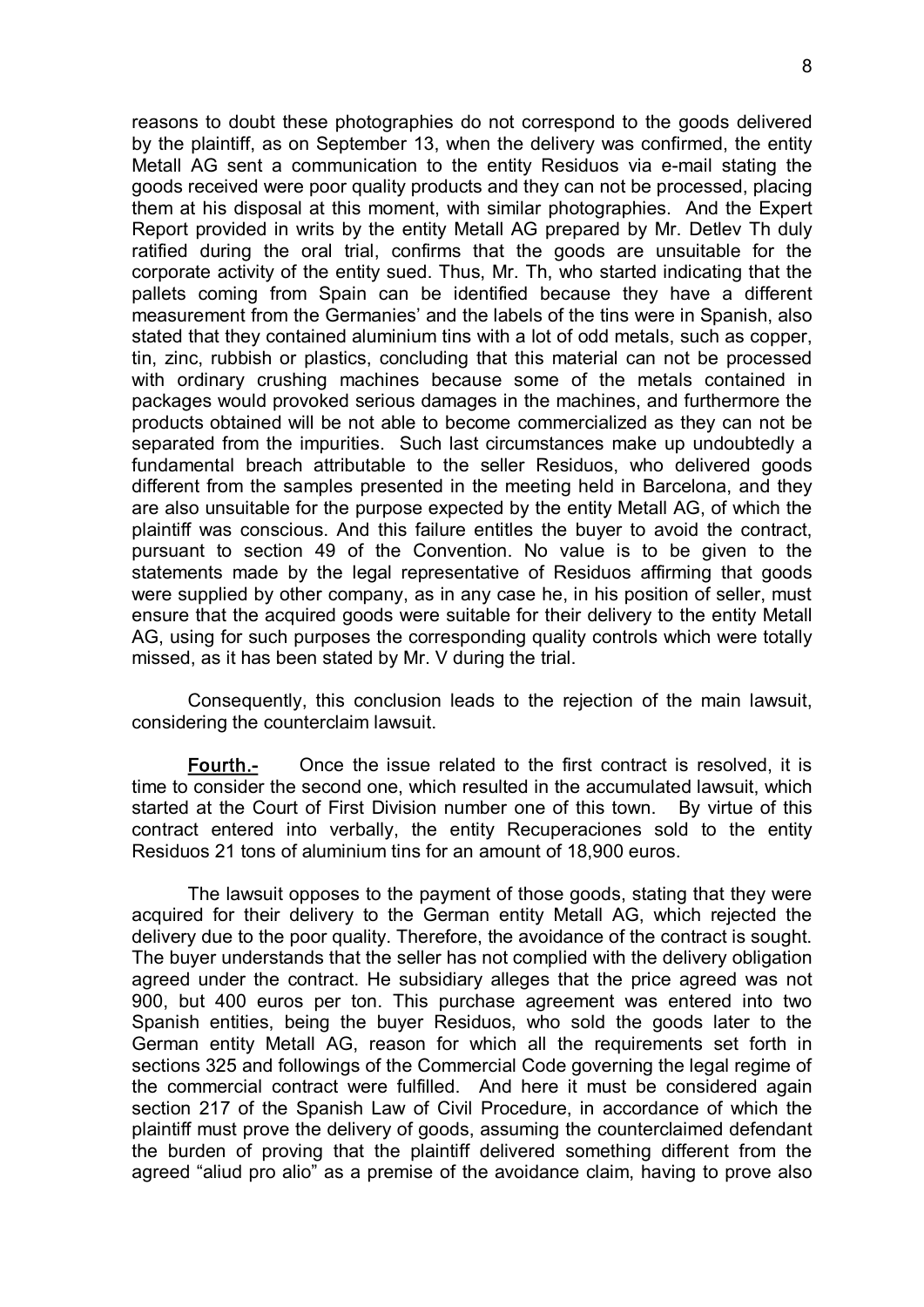such failure has provoked the damages subject to the claim. Regarding the main lawsuit, it is incumbent to him to prove that the price reflected in the invoice is excessive (Court ruling of the Provincial Audience of Huelva dated on June 24, 2002 and Court ruling of Provincial Audience of Asturias dated on December 21, 2003).

It has been put on record that the plaintiff of this accumulated proceeding has proved the delivery of goods (document 3 of the lawsuit and acknowledgement of party). It should be also analyzed if the circumstances for the avoidance of the contract of sale are met and the excessive price in the invoice and the poor quality of the goods.

1. Regarding the price in the invoice, the entity Residuos has not proved the price of 900 euros per ton can be considered as excessive; the invoices provided as document 5 and 8 of the answer of the lawsuit are not enough for proving such issues, as they are documents which have been prepared by the party who is interested in their validity, and are not based on the expert reports or external testimonies which can confirm their meaning. On the other hand, it is astonished the substantial difference between the price it tried to pay to Recuperaciones (400 euros per ton), and the one which Metall AG tried to collect (more than 1,300 euros per ton). Therefore this allegation can not be considered.

2. The second opposition reason made by Residuos, S.L. is focused on the poor quality of the goods supplied, reason on wich he bases his counterclaim lawuit demanding the avoidance of the sale with the corresponding damages.

Considering that the entity Residuos S.L. has not managed to prove the existence of a connection between this purchase and the one considered previously, making its effectiveness and its termination conditional on the success of the business between Residuos and Metall AG. It is also to be considered that the plaintiff Recuperaciones was conscious of the terms agreed between the latters regarding the good subject to the sale, as does not exist a written agreement and the legal representative of the entity Recuperaciones denies convincingly such circumstance.

Therefore this sale contract must be considered separated from the one analyzed in previous legal grounds.

**Fifth.** Nevertheless, before going into the heart of this matter, it is necessary to analyze the limitation exception alleged by the entity Recuperaciones in the answering written face to the resolution claim ex. Section 336 and 342 of the Commercial Code, as well as section 1490 of the Civil Code.

Section 336 of the Commercial Code establishes "The buyer who examines the content of the goods at the time of receipt shall not be entitled to take action against the seller alleging flaw or defect in the quantity or quality of the goods.

The buyer shall be entitled to repeat action against the seller due to defect in quantity or quality of the merchandise received in packaging or wrapped,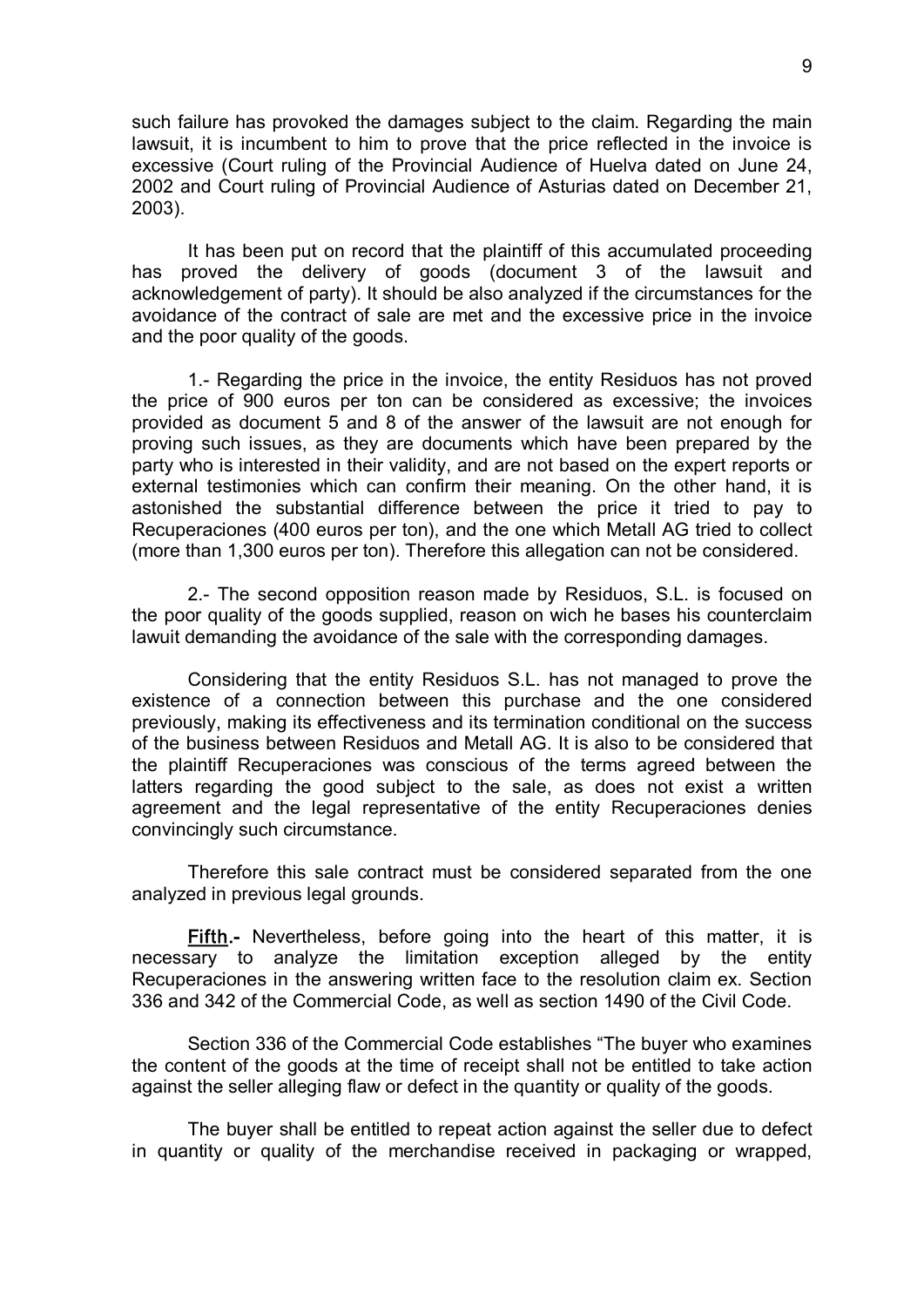provided he takes that action within four days following receipt and the breakage is not due to a fortuitous event, flaw inherent to the item or malicious intent."

Section 342 establishes "The buyer who has not made any complaint whatsoever based on internal flaws of the item sold, within the thirty days following its delivery, shall lose all entitlement to action and right of repetition against the seller for the cause".

Section 1490 of the Civil Code establishes that "Actions resulting from the provisions of the five preceding articles shall be extinguished after six months, counting from delivery of thing sold".

Such sections are developed, among others, by the court ruling of the Provincial Court of Barcelona dated on July 30, 2009, where it is established that "This Court has been remembering that in cases of faulty or incomplete compliance by the seller of his obligation consisting of delivering the good sold to the buyer, within the contractual relation which defines the purchase agreement, the Case Law has been making the difference between a real and entire agreement breach or "aliud pro alio", for having delivered a good different from the agreed and for absolute unsuitability of the good sold, which makes it inappropiate for the purpose for it has been used and provokes the totally dissatisfaction of the buyer, existing a substantial or functional diversity, which allows to use the general protection provided by sections 1101 and 1123 of the Civil Code EDL 1889/1 q EDL 1889/1 q EDL 1889/1, from other cases where the goods subject to the purchase suffer hidden flaws or defects in their quality or suitability, making difficult the usefulness persecuted, in short the buyer can use and take an advantage of the good sold.

In case of the commercial purchase, the lack of conformity of the goods system for defects of the good sold is governed by the specific rules of section 336 and 342 of the Commercial Code EDL 1885/1 q EDL 1885/1, the first one referres to the evident defects and the second one to hidden defects, being these rules applicable before the ones of the Civil Code EDL 1889/1 EDL 1889/1 EDL 1889/1, as long as it was about a faulty consideration for a defect of the product, and not the delivery of something different, in which case it shall be used the general actions of agreement breach (court rulings of the Supreme Court dated March 12, 1982 EDJ 1982/1435, November 23, 1984 EDJ 1984/7501 EDJ 1984/7501, March 8, 1989 EDJ 1989/2596 EDJ 1989/2596 and March 10, 1994 EDJ 1994/2181).

This regulatory scheme presents some peculiarities related to the lack of conformity of the goods system provided in the Civil Code EDL 1889/1 EDL 1889/1 EDL 1889/1, which are imposed by the security and fluency requirements of the commercial transactions, among of which we find the legitime interest of the seller in knowing, certainty and as soon as possible, that the buyer accepts without claiming the goods. In the commercial framework, it also makes no sense to use the protectionist criteria, which prevail in other legal relations in favor of buyer-consumer, since it is usually about business entered into dealers, where both parties hold the same position, as a result of their common dedication and professional experience, which led them to a comparable diligence duty and contractual good faith.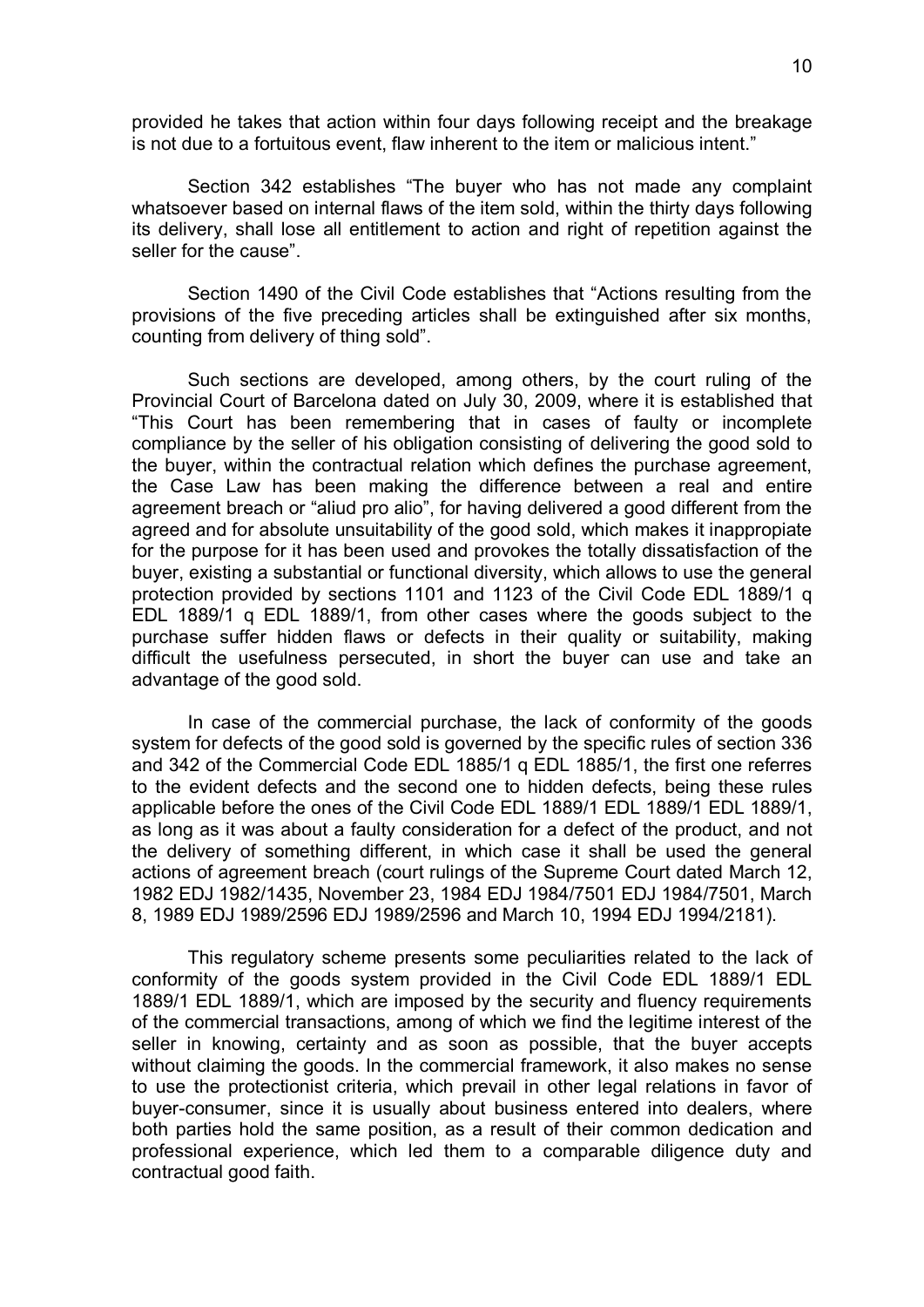Pursuant to sections 336 and 342 of the Commercial Code EDL 1885/1 q EDL 1885/1, the buyer assumes the obligation of making a detailed examination of the goods collected and claiming their defects within a brief deadline, as previous and unavoidable condition for the exercise of the corresponding actions, which is subject, in the present case, to an expiration deadline of 6 months. The actions related to the lack of conformity of the goods system for hidden defects, are characterized by the brief deadline for its exercise compared to the general actions resulting of the failure of the obligations:

A) Regarding the civil purchase:

a) Section 1490 of the Civil Code EDL 1889/1 EDL 1889/1 (redhibitories actions and quanti minoris) indicates that they shall be extinguished (expiration) at the six months since the delivery, as long as it exists a flaw or defect (section 1484 of Civil Code EDL 1889/1 EDL 1889/1) which implies the total or partial uselessness ("deteriorations, damages or irregularities in quality or suitability of the goods supplied which make difficult their useless", court tuling 17.02.1994 EDJ 1994/1420 EDJ 1994/1420), which must be serious (it makes the good unsuitable for its useless or decrease such useless, that in case the buyer would be conscious, he did not acquire it or he had offered a minor price), which must be hidden (as the seller is not liable for evident defects, being the buyer aware of them at the moment of the acquisition, or of the visible defects or of the ones which are not visible when the buyer is an expert and he must be easily aware of them due to his profession or his business, Court ruling dated 15.3.1989 EDJ 1985/2985 EDJ 1985/2985, 8.7.1994…) and which must be previous to the formalization of the agreement, even if its development is subsequent, which must be proved by the buyer (Court ruling 23.9.1989).

b) A different thing is the aliud pro alio (the delivery of a different good or a good of different quality from the agreed) which implies the failure of the seller's obligation and the subject to the general term of prescription of 15 years set forth in section 1964 of Civil Code EDL 1889/1 EDL 1889/1.

B) Regarding the commercial purchase (unequivocally our case):

a) When the buyer, at the moment of the reception of the goods, examines them without making any complaint, shall not be entitled to take action against the seller alleging flaw or quantity or quality defect apparent or evident (section 336.1 of the Commercial Code). b) When he receives the goods packaged or wrapped, he is entitled to take actions (for the resolution or the compliance, with damages in both cases) alleging quantity or quality defects apparent or evident, if he exercise it within four days following to the reception (section 336.2 of the Commercial Code).

c) When defects are internal (hidden, with requirements of the case A.a), he must claim within 30 days following to the delivery (section 342 of Commercial Code). They are complaint or objection terms (it does not mean that the action must be exercised within these brief terms, but the seller must be informed of the disconformity of the consideration, and complaining about it the action is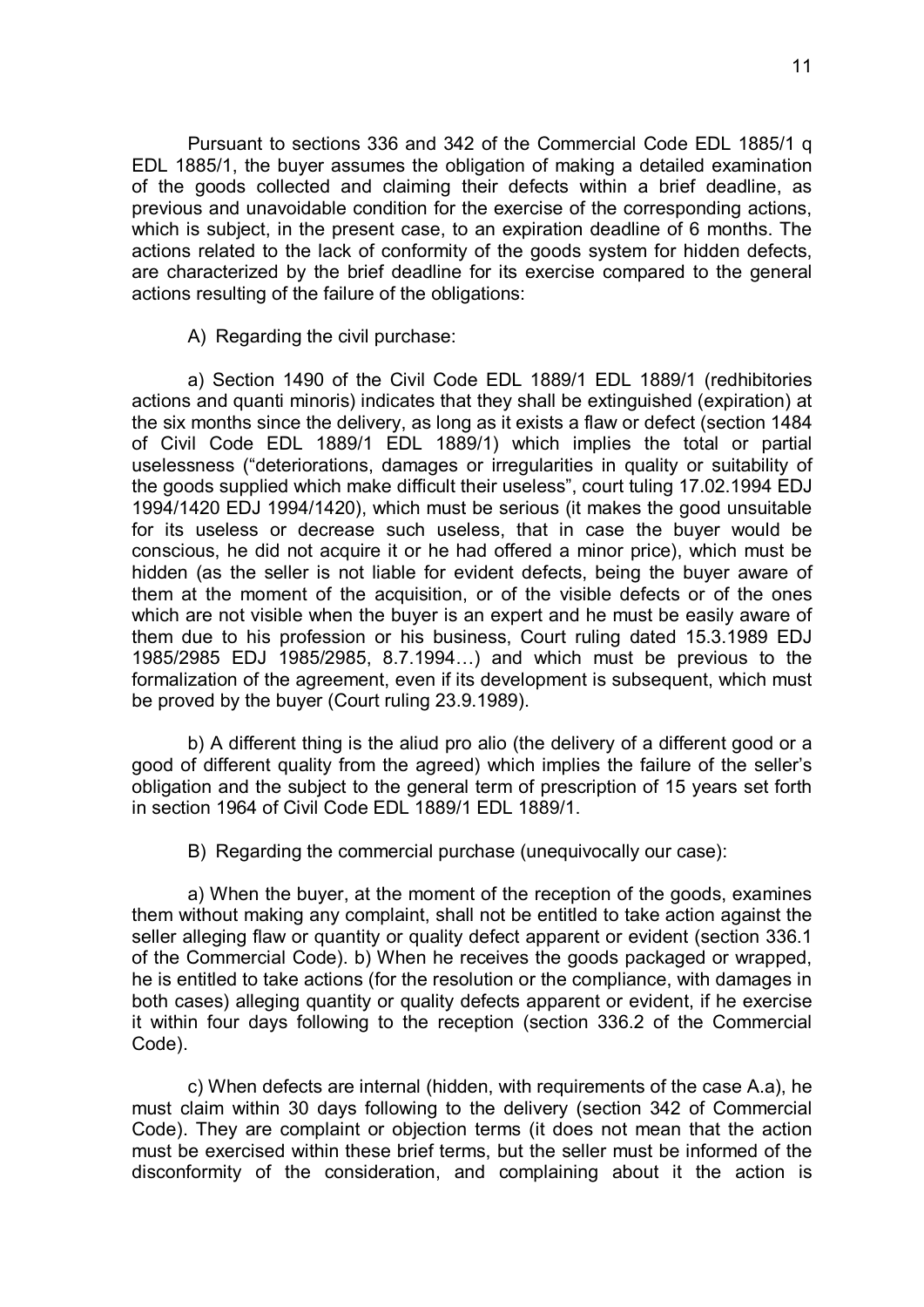preserved, and must be exercised within six months set forth in section 943 of the Commercial Code which refers to section 1490 of the Civil Code EDL 1889/1 EDL 1889/1, being actions of identical nature), equivalent to prescription terms, as they do not admit interruption, which complaint – in accordance with the clearly majority of the Case Law – would be applicable 2127 of Spanish Law of Civil Procedure 2000/77463 1881, applicable for being currently in force.

d) Furthermore, the assumption of the aliud pro alio, subject to the general prescription term.

As herein the only existence of defects is not denounced in the counterclaim, but the delivery of a different good, useless for the use which is going to be use the marble, we would face the prescription term of 15 years, obviously not passed, and not those terms of extreme brevity. Therefore the first reason must be rejected, taking into account that in accordance with dates provided by the plaintiff and the documentation, the denounce was made within the month corresponding to the delivery."

And applying the doctrine used for the present case, the result of the resolution of the expiration exception must be identical to the one expressed herein, as the counterclaimed party refers to the "aliud pro alio", i.e., the delivery of a different good, useless for the use which is going to be use the scrap of aluminium tins (i.e., its suppliance to the German entity Metall AG). Consequently, we would be at the prescription term of 15 years, which have not passed since the facts hereby judged until the filing of the counterclaimed lawsuit.

Sixth. Once the prescription exception has been rejected, it is the moment to analyze the possible existence of the failure attributed by Residuos G-2002 to Recuperaciones, consisting on, basically, he supplied goods which failed the expectations of the entity Metall AG, causing his rejection of the same.

It has been proved by express acknowledgment of the party, that on September 7, 2006 21 tons of aluminium scrap were loaded in the facilities of Recuperaciones for its direct delivery to Metall AG, and Mr. V, the legal representative of the entity, approved the goods, insisting during the hearing that in his oppinion, the load was correct, signing the corresponding delivery note, having a quick look at the palets and without carrying out a quality monitoring, in spite of the said above that he was committed to supply to the Gemany entity aluminium tins clean of any impurity, and the legal representative of the entity Recuperaciones stated that aluminium uses to have some percentage of dirt, and since it comes from dumps, the press packages could be contained the same.

It has also been proved that until September 13, 2006 Residuos G-2006 has not notifyied Recuperaciones of the faulty quality of the scrap loaded, when he received the notification of the German entity rejecting the good transported.

On the other hand, it does not exist documentation trace of the connection or conditioning of the sale hereby analyzed with the success of the first commercial transaction, and in short it does not exist any evidence which prooves the assertion that the good subject to the sale entered into Recuperaciones and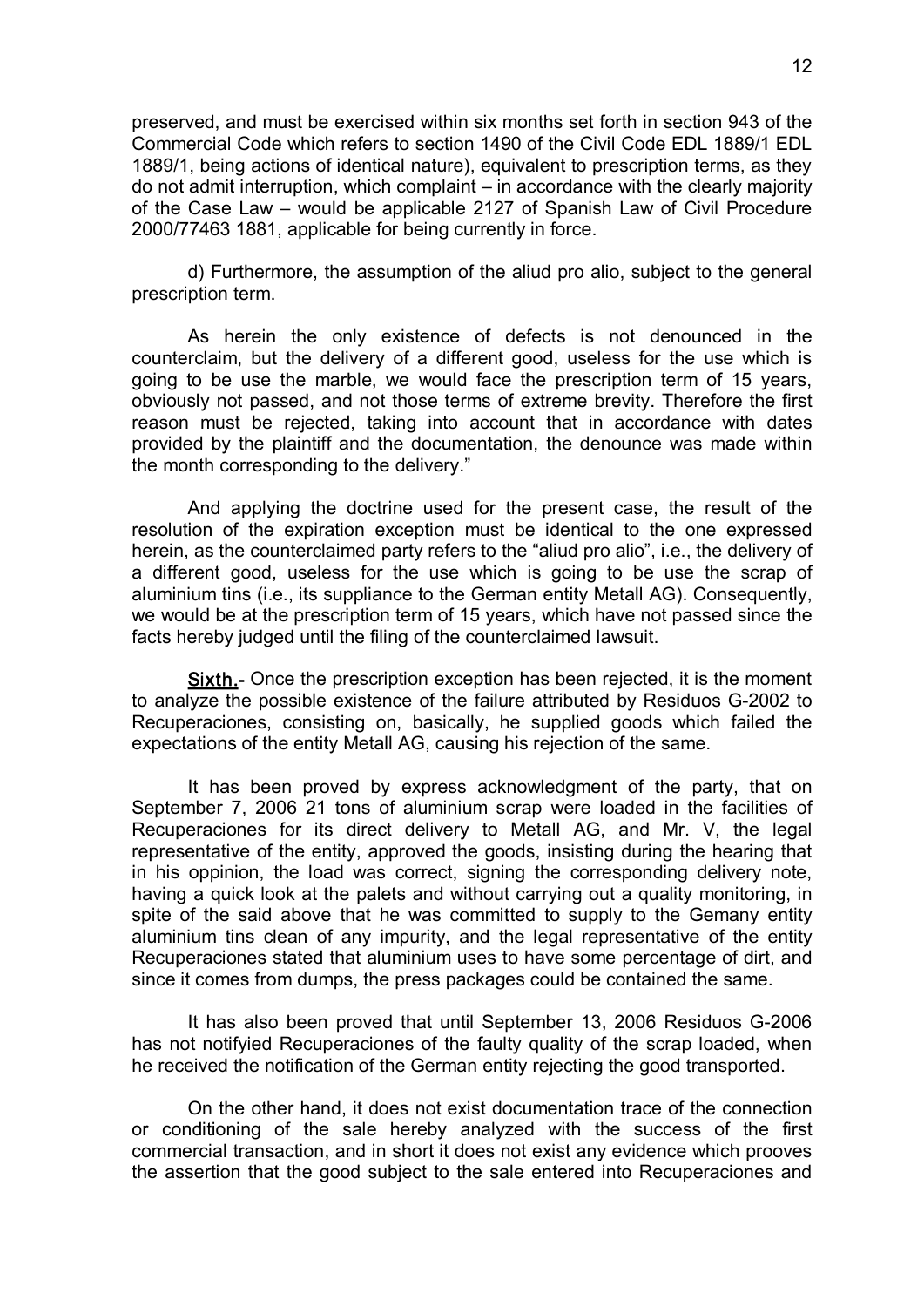Residuos does not conform with the scrap of aluminum tins that Mr. V. loaded with his satisfaction.

Therefore, it is not considered proved that the entity Recuperaciones has breached the purchase agreement, reason of which it does not exist a cause for which the entity Residuos denies the payment of the price, obtaining the resolution of the agreement and the damages required.

In short, the main lawsuit must be considered entirely, rejecting the counterclaim lawsuit.

Seventh.- Regarding the interests, section 341 of the Commercial Code shall be applicable, where it is established that "Delay in paying the price of the item purchased shall imply the buyer has the obligation to pay the legal interest on the moneys owed to the seller".

Eighth. Section 394.1 of the Spanish Law of Civil Procedure establishs that the party whose claims were enterely rejected, shall be condemned to pay procedural costs. Once analyzed the referred legal sections and others wich result to be general and pertinent applicable.

# RULING

1. That rejecting the lawsuit filed by the entity Residuos, represented by the Trial Attorney Mr. Lopez, against the entity Metall AG, I have to resolve and resolve to absolve the defendant of the pleadings addressed against him, ordering the plaintiff to pay procedural costs.

2. That considering the counterclaim lawsuit filed by the entity METAL AG, represented by the Trial Attorney Ms. T, against the entity S.L., I have to declare and I declare the resolution of the purchase agreement referred by the present writs, ordering the counterclaimed party to pay procedural costs.

3. That considering the lawsuit filed by the entity Recuperaciones, S.A., represented by the Trial Attorney Mr. T, against the entity Residuos, S.L. I have to resolve and I resolve to order the defendant to pay to the plaintiff the amount of 18,900 euros, plus the legal interest of the money since the moment of the unpayment.

4. That rejecting the counterclaim lawsuit filed by the entity Residuos against Recuperaciones y Desguaces Tolon, S.A. I have to resolbe and I resolve to absolve the counterclaimed party of the pleadings addressed against him, ordering the counterclaimed party to pay the procedural costs. Notify this Court Ruling to the parties, informing them that it is not definitive, and against it it can be prepared an appeal begore this Court, the Provincial Court of Alicante (section ninth, situated at Elche), within the term of five days following to its notification. Include the hard copy in the Court Rulings Book. By means of my court ruling I pronounce, I order and I firm.